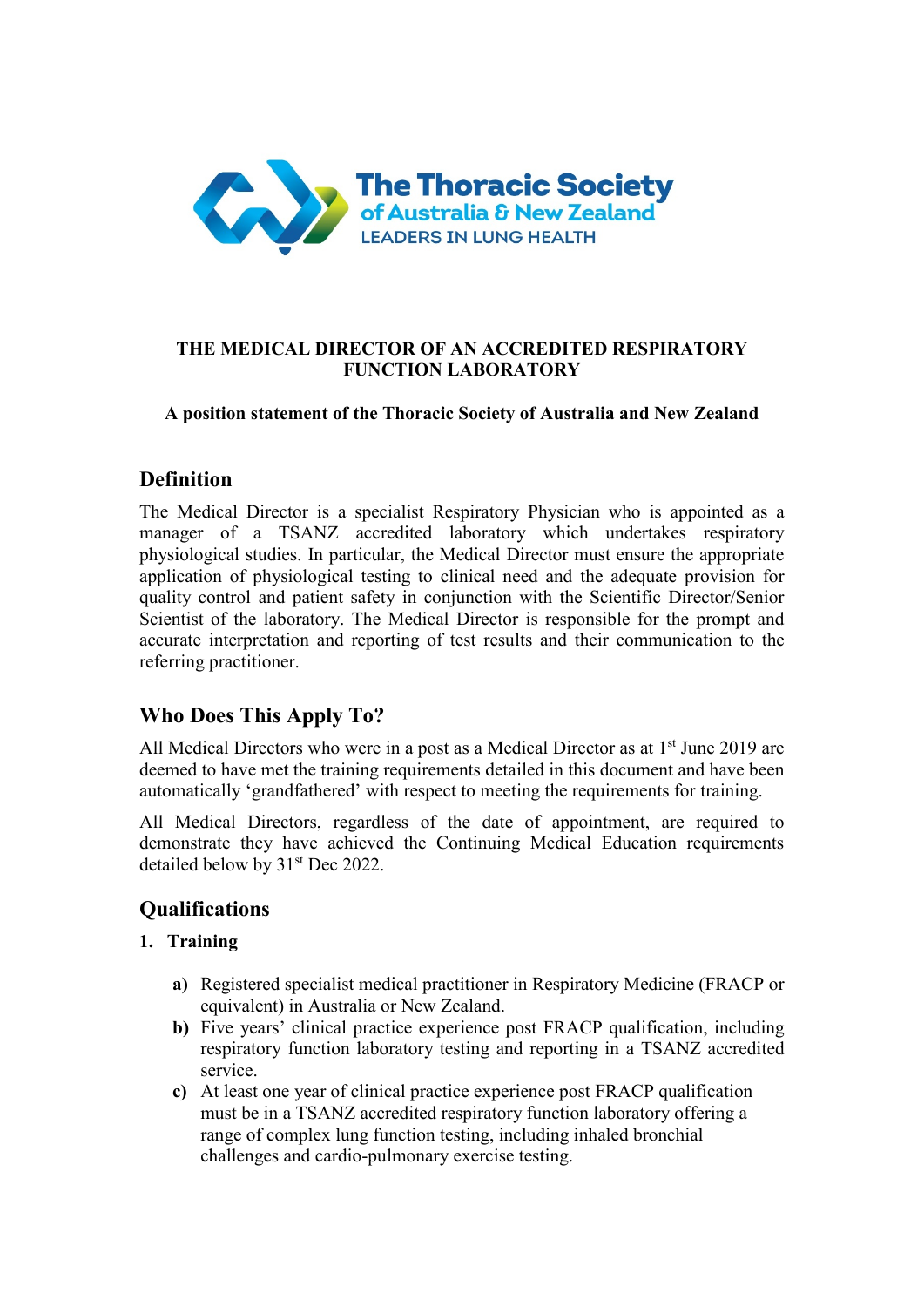- **d)** Attendance at a minimum of 3 post-graduate courses (run by relevant national or international societies) in respiratory or exercise physiology, clinical respiratory function testing or clinical exercise testing (see glossary for a description of acceptable courses).
- **e)** Attendance at the TSANZ Laboratory Assessor Development Program.

#### **2. Continuing Medical Education**

- a) Attendance at the TSANZ Annual Scientific Meeting at least once every three years.
- b) Attendance at a minimum of one post-graduate course in respiratory or exercise physiology, clinical respiratory function testing or clinical exercise testing every four years (see glossary for a description of acceptable courses)..
- c) Participation as a TSANZ Laboratory Assessor at least once every four years.

### **Competency**

The Medical Director must be familiar with all the respiratory function testing equipment and be knowledgeable about normal and abnormal cardiorespiratory physiology. This must be combined with clinical experience in order to evaluate the significance of laboratory findings in relation to patient care. A working knowledge of medical instrumentation, computer utilisation and statistics is essential.

### **Responsibilities**

1. The Medical Director, when employed by a hospital, is accountable to the hospital administration and professional staff. When working in the private non-hospital setting, accountability will depend on the particular circumstances of the work. It is the Director's responsibility to ensure the laboratory reaches an overall standard that qualifies for accreditation by the Thoracic Society of Australia and New Zealand.

2. The Medical Director will share in conjunction with the Scientific Director/Senior Scientist the overall responsibility for the appointment, supervision, training and evaluation of staff who are assigned to work in the respiratory function laboratory.

3. The Medical Director will share the overall responsibility, with the Scientific Director/Senior Scientist, for the development of a manual detailing the work of the laboratory in accordance with the professional and hospital standards required for accreditation by the Thoracic Society of Australia and New Zealand. Additional accreditation may be required from other authorities regarding pathology tests such as blood gas measurements. The Medical Director in conjunction with the Scientific Director/Senior Scientist must ensure that quality control and infection control systems exist, and that appropriate records are maintained.

4. The Medical Director must keep under constant review the appropriateness of the patient referrals for respiratory function studies. Where there is a significant risk to the patient, the study must be carried out under the supervision of the Medical Director or a medically qualified designee. It is the responsibility of the Medical Director to ensure that potentially clinically hazardous procedures are appropriately recognised and that corrective measures are properly planned and taken when necessary. Protocols must be established to delineate responsibilities in such cases.